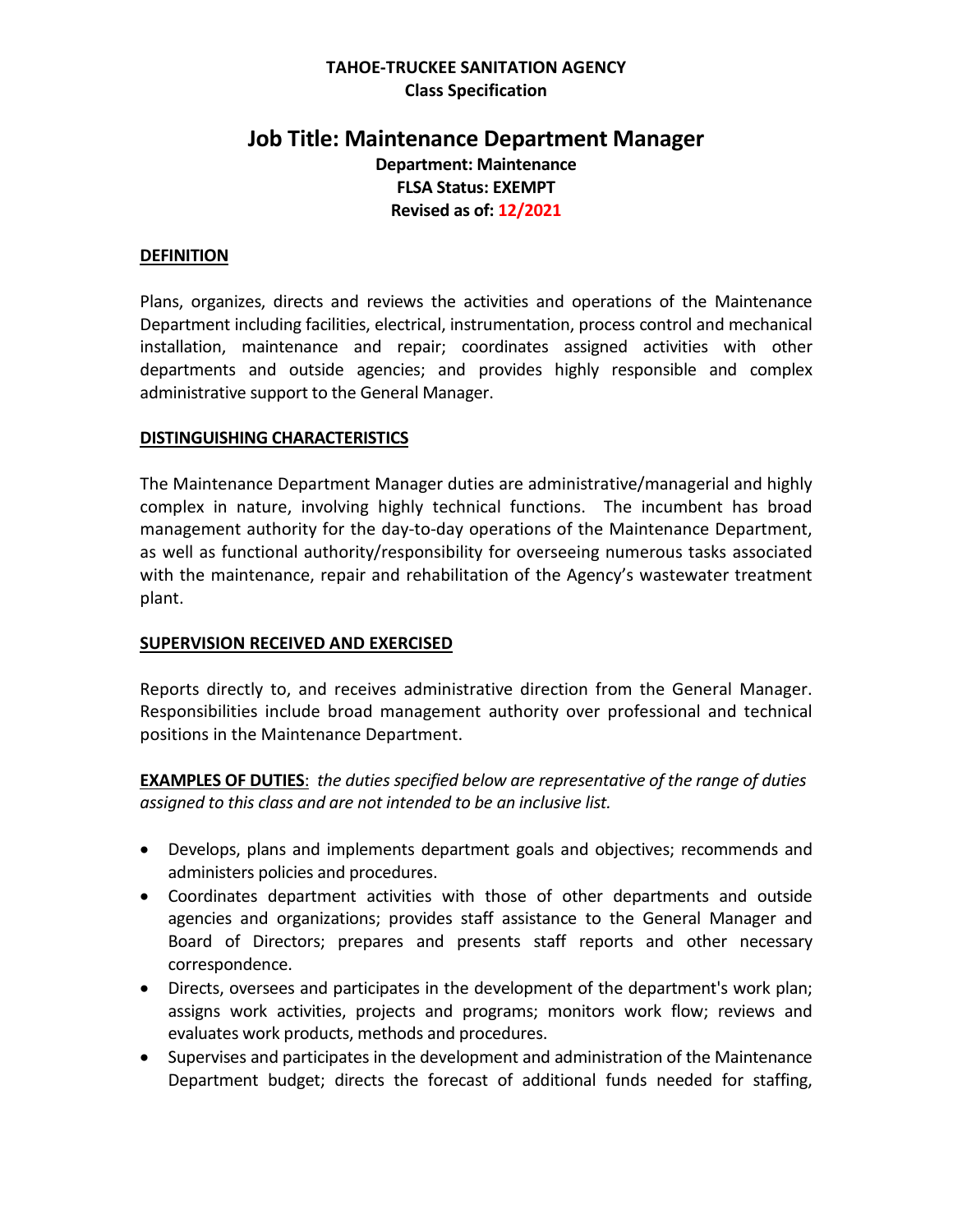### **JOB TITLE: Maintenance Department Manager**

equipment, materials and supplies; monitors and approves expenditures; implements mid-year adjustments.

- Selects, trains, motivates and evaluates personnel; provides or coordinates staff training; conducts performance evaluations; implements discipline procedures; maintains discipline and high standards necessary for the efficient and professional operation of the department.
- Plans and ensures the implementation of preventive and predictive maintenance programs for supporting continuous operations of plant equipment and processes and for facilities and grounds maintenance activities in accordance with industry standards; recommends, develops, and implements improvements in plant and facility maintenance procedures and work processes to increase effectiveness of maintenance programs in accordance with industry standards.
- Interprets mechanical, electrical or instrumentation drawings, diagrams and specifications to subordinates; inspects work in progress; ensures that work complies with appropriate repair methods and techniques; adjusts existing allocation of staff, materials, and budgetary resources within the department to meet maintenance service agreements and plant operational requirements.
- Considers department input and recommendations regarding maintenance issues; proactively coordinates with other departments regarding current and proposed capital programs and their impact on quality and level of maintenance support.
- Secures and manages the services of contractors and consultants in the performance of maintenance studies and projects; prepares and administers maintenance contracts and purchase agreements.
- Coordinates with other department managers regarding the effective planning and implementation of upgrades, improvements and modifications to the treatment plant in accordance with industry standards and ensures minimal disruption to operations.
- Coordinates and operates Agency commercial vehicles (including 10-wheel dump truck and combination hydro vac/sewer cleaning truck), trucks, rubber-tired loader, skid-steer, backhoe, forklift and maintenance cart; coordinates and performs snow removal and equipment transports.
- Performs confined space entries as needed.
- Assists in the implementation of the Agency surplus property program.
- Directs and oversees the Agency asset management program.
- Represents the department to outside groups and organizations; participates in outside community and professional groups and committees; provides technical assistance as necessary.
- Researches and prepares technical and administrative reports and studies; prepares written correspondence as necessary.
- Represents the Agency with dignity, integrity, and the spirit of cooperation in all relations with staff and the public.
- Builds and maintains positive working relationships with co-workers, other Agency employees and the public using principles of good customer service.
- Performs related duties as assigned.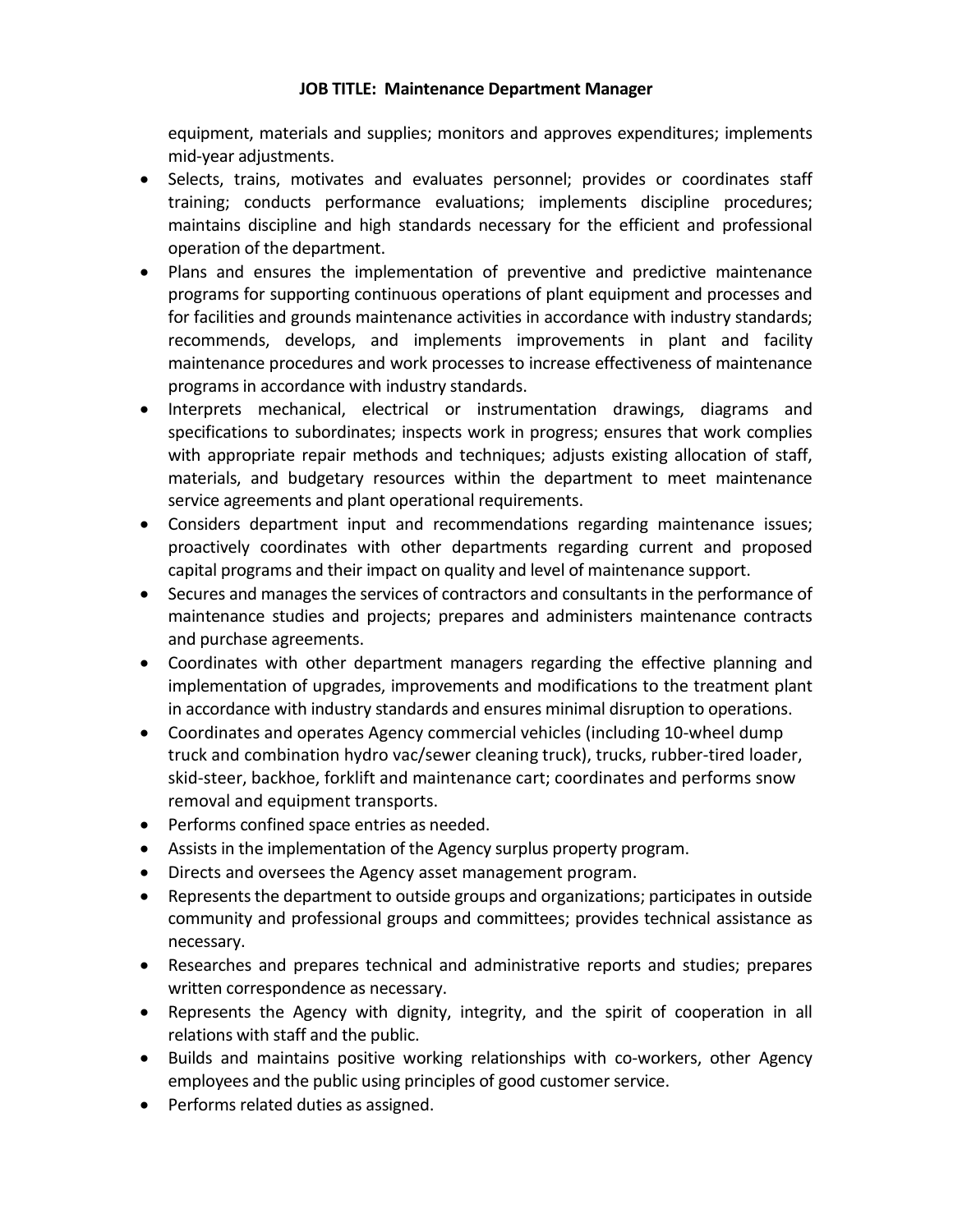#### **QUALIFICATIONS**

#### **Knowledge of:**

- Principles and practices of electrical, instrumentation, process control and mechanical installation, maintenance and repair common to industry standards for an advanced wastewater treatment plant.
- Principles and practices associated with developing, implementing and managing a comprehensive predictive and preventive maintenance program.
- Principles and practices of leadership, motivation, team building and conflict resolution.
- Pertinent local, State and Federal laws, rules and regulations.
- Organizational and management practices as applied to the analysis and evaluation of programs.
- Methods of asset and work order management.
- Principles and practices of organization, administration and personnel management.
- Principles and practices of budget preparation and administration.
- Modern office practices, methods, and computer equipment including relevant software programs.
- Operation of office equipment including personal computers, fax machines, copiers, printers, telephones, voicemail and e-mail systems, etc.
- Oral and written communication skills; business English including vocabulary, spelling, and correct grammatical usage and punctuation.
- Safe work practices.
- Principles and practices of customer service.

### **Ability to:**

- Plan, direct and control the administration and operations of the Maintenance Department.
- On a continuous basis know and understand requirements and all essential aspects of the job; access, review, analyze and interpret a wide variety of reports, technical data and budget documents; know and understand laws, regulations, rules and codes related to area of assignment; observe performance and review and evaluate staff; problem solve department related issues; remember various processes and requirements; and interpret and communicate policy, information and instructions.
- Prepare and administer department budgets.
- Develop and implement department policies and procedures.
- Supervise, train and evaluate assigned personnel.
- Gain cooperation among staff and management team through discussion and persuasion.
- Analyze problems, identify alternative solutions, project consequences of proposed actions and implement recommendations in support of goals.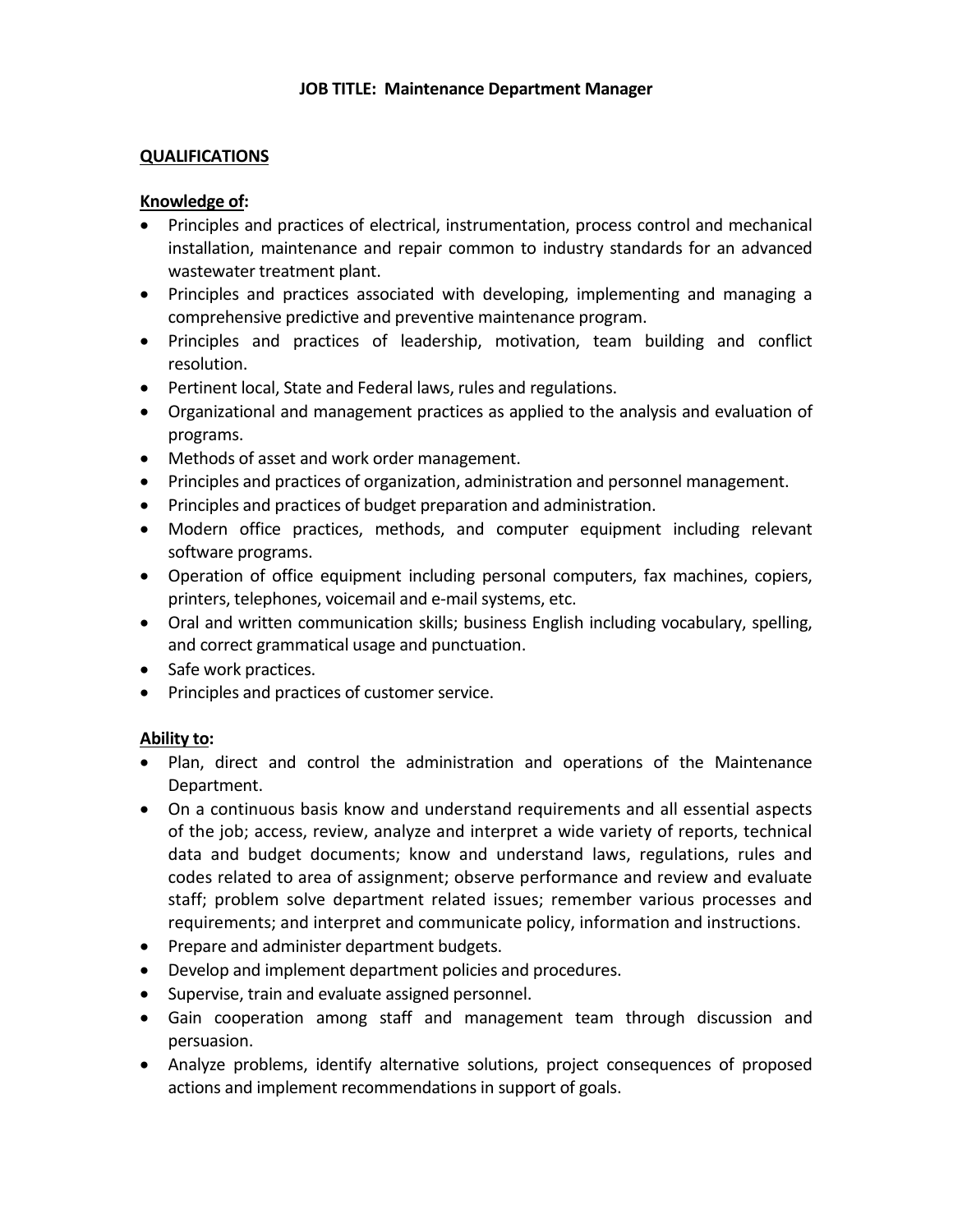### **JOB TITLE: Maintenance Department Manager**

- Interpret and apply local, regional, State and Federal and Agency policies, procedures, rules and regulations.
- Troubleshoot mechanical and electrical issues.
- Adhere to and utilize appropriate Agency safety policies, procedures and practices and utilize appropriate Personal Protection Equipment.
- Understand and carry out oral and written instructions, and prioritize workload to meet deadlines.
- Read, write and comprehend the English language at a level necessary for effective job performance, exercising correct English usage, vocabulary, spelling, grammar and punctuation.
- Communicate effectively, tactfully and positively in both oral and written form.
- Operate and use modern office equipment and technology, including computers and applicable software.
- Maintain regular attendance and adhere to prescribed work schedule to conduct job responsibilities.
- Function in confined spaces and/or hazardous environment.
- Utilize appropriate safety procedures and practices for assigned duties.
- Establish and maintain effective working relationships with those contacted in the course of work.
- Contribute effectively to the accomplishment of Agency goals, objectives and activities.

# **Experience and Education:**

Any combination of experience and training that would provide the required knowledge and abilities is qualifying. A typical way to obtain the required knowledge and abilities would be:

# **Experience:**

Eight years of supervisory or higher-level experience that involved the development and implementation of a comprehensive predictive and preventive maintenance plan within an industrial, manufacturing, utility and/or large commercial setting; including two years in a management capacity.

### **Education:**

Equivalent to a Bachelor's degree from an accredited college or university with major course work in environmental science, engineering, or a related field. Additional experience may substitute for the required education. Equivalence would be two years of additional experience for one year of the required education.

### **SPECIAL QUALIFICATIONS**

# **License and Certificate:**

Possession of a valid California or Nevada Class C Driver License is required at time of appointment.